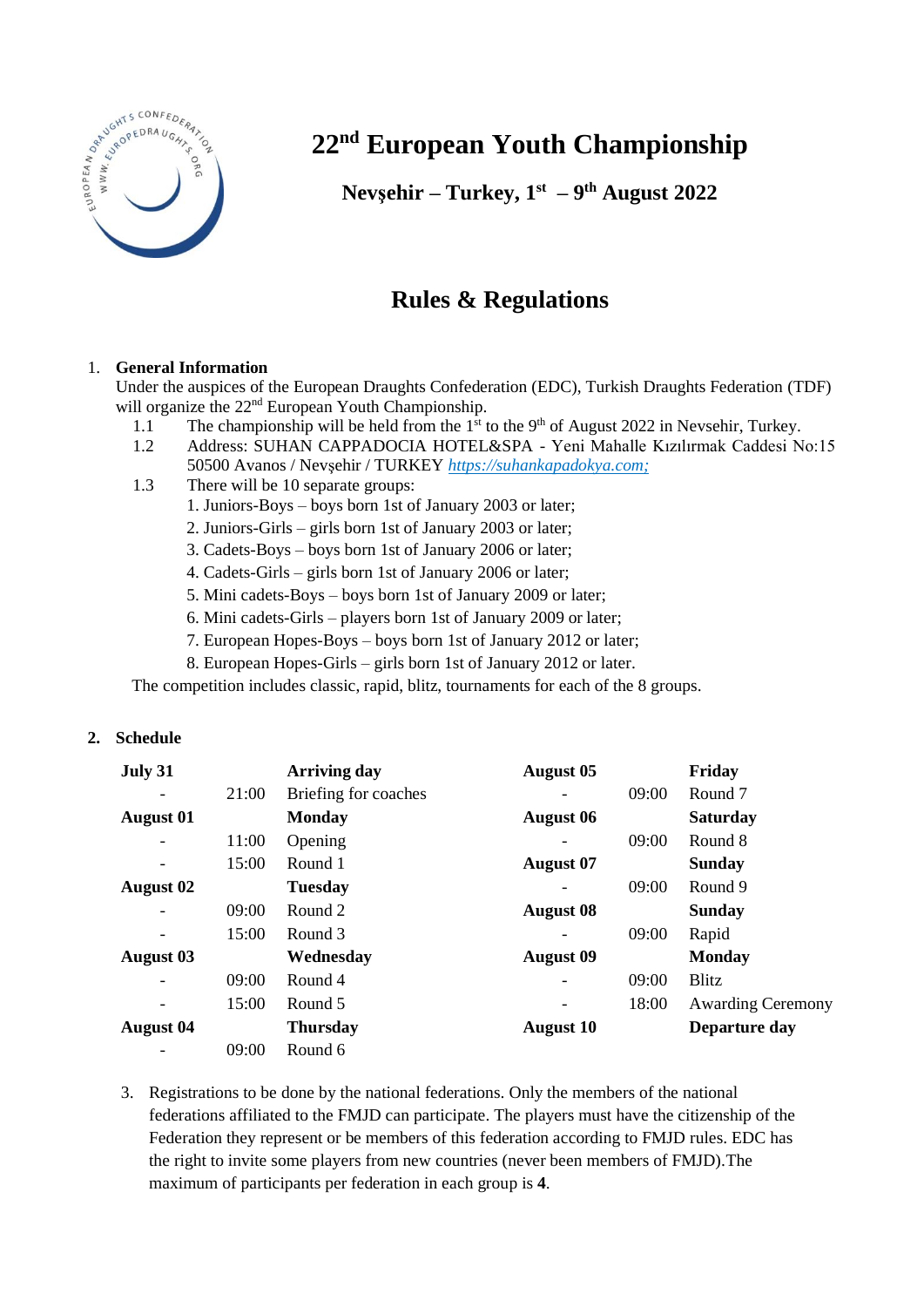- 4. Financial conditions Subscription fees
	- 4.1 Classic Championships:  $40 \text{ } \in$  (per player);
	- 4.2 Blitz Championships:  $10 \in (per player);$
	- 4.3 Rapid Championships:  $10 \text{ } \in$  (per player);
	- 4.4 Subscription fees have to be paid before the beginning of the Championship. There are two possibilities to pay inscription fees. In case of bank transfer, money has to be transferred to the account of the EDC in the period from 1 to 20 of July 2022. Otherwise, subscription fees have to be paid in cash in cash not later than July 31 (for participation in Rapid Championship - not later than August, 7; for participation in Blitz Championship - not later than August, 8) and it have to be agreed in advance with EDC by e-mail. Beneficiary: FMJD

Bank: ABN AMRO BIC (Swift code): ABNANL2A IBAN account no: NL21ABNA0561905177

(Notice that this is separate FMJD account for EDC. Please, do not transfer money to FMJD standard account or by FMJD payment system.)

- 5. Accommodation details
	- 5.1 Venue: SUHAN CAPPADOCIA HOTEL&SPA Yeni Mahalle Kızılırmak Caddesi No:15 50500 Avanos / Nevşehir / TURKEY *[https://suhankapadokya.com;](https://suhankapadokya.com/)*
	- 5.2 Arrival day: 31st July (Entry after 14.00); Departure day: August  $10<sup>th</sup>$  (Check out before 12.00);
	- 5.3 Hotel charges (with breakfast/dinner/supper):  $300 \text{ } \in$  per person (30  $\in$  per day);
	- 5.4 Single rooms are available for 45 EUR per person / per day.
	- 5.5 If 1 or 2 players in the same group from the same federation every of them must pay;
	- 5.6 If 3 players in the same group from the same federation, one place has the right for a free hospitality (paid by organizers);
	- 5.7 If there are 4 players in the same age group from the same federation, every of them must pay;
	- 5.8 If federation did not get free places on the condition above then one player from the whole delegation will be free. So at least one competitor from each federation will receive a free hotel.
	- 5.9 Payment in cash also possible at the reception desk but it costs  $10 \epsilon$  extra per person.
	- 5.10 Accommodations have to be paid by bank transfer in the period from 1 to 20 of July 2022 or in cash before opening ceremony. In the case of cash payment for the whole national delegation (including accompanying persons) must be done in one payment. Cash payments for accommodation should be notified to the organizer not later than 1st July.
	- 5.11 Accommodation is only possible in the hotel, provided by organizers. Entry to the playing venue is not possible for thus who lives in other places.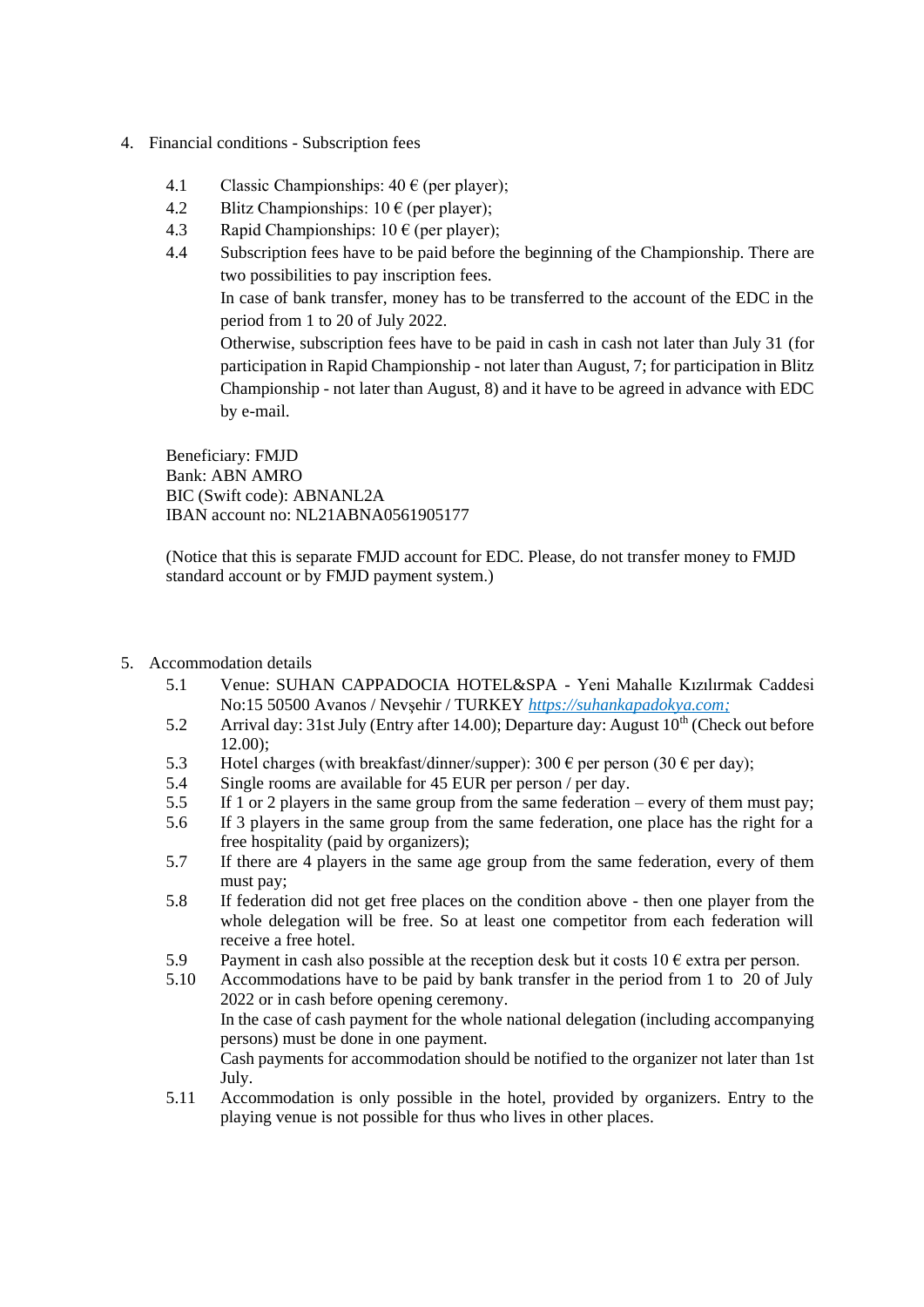5.12 Bank Account Turkish Draughts Federation

Euro IBAN : TR93 0006 4000 0023 4070 5687 00 Swift Kod : ISBKTRIS Name : IBRAHIM ALIHAYDAR

6. Transfer from Airport to Hotel

A transfer service, only for participants, will be set up for participants who request transfer support sending a list to the Organizers, at the following conditions:

- 6.1 *Nevşehir Cappodicia Airport* Hotel, about 40 minutes Contribution for the transfer service: 30 Euro per person (which includes both the outward and return journeys);
- 6.2 *Kayseri Airport* Hotel, about 90 minutes Contribution for the transfer service: 40 Euro per person (which includes both the outward and return journeys);
- 7. Prizes (Normal, Blitz and Rapid).
	- 11.1. Medals for the first three places in each tournament (Classic, Rapid and Blitz);
	- 11.2. Cups for the first three places in each tournament (Classic, Rapid and Blitz);
	- 11.3. Diplomas for the first three places in each tournament (Classic, Rapid and Blitz).

11.4. Cups for medalists in the National teams' classifications (including Rapid and Blitz Championships)

8. Applications (only from national federations) should be sent by e-mail to EDC (registration@europedraughts.org and demasurejohan@gmail.com ) before June 1st and contain the list of players in order of tournaments with full name, surname, date of birth, also the name of the official representative of national federation on the Championship by using **only** the Excel file in attachment.

In case of any problems, the national federation should contact EDC tournament director directly (Johan Demasure).

- 9. A Jury d'Appel (appeal board) will be nominated by EDC President and announced to all before 1<sup>st</sup> round.
- 10. Before the beginning of the Championship (at the July 31 evening), a preliminary meeting will be held by the Main Referee who will expound the present regulations to players, official representatives, coaches and the press.
- 11. Depending on the Main Referee decision Swiss or round robin tournaments will be played. In case of unequal number of participants in some tournaments, other tournaments' systems can be used according the Main Referee decision in consultation with EDC official representative.
- 12. Time control  $80' + 1'$  per move (Fisher system)
- 13. Final places determine according FMJD rules applying to corresponding tournaments system. Barrages should not be played. Only in case of all criteria of challengers for champion's title will be an equal, barrage should be played (2 games with the time control  $5' + 3''$  per move (Fisher system) and if champion will not specified, then – games with time control  $3' + 2''$  per move till the first winning). Details will be announced by the Main Referee after the consultations with EDC official representative.